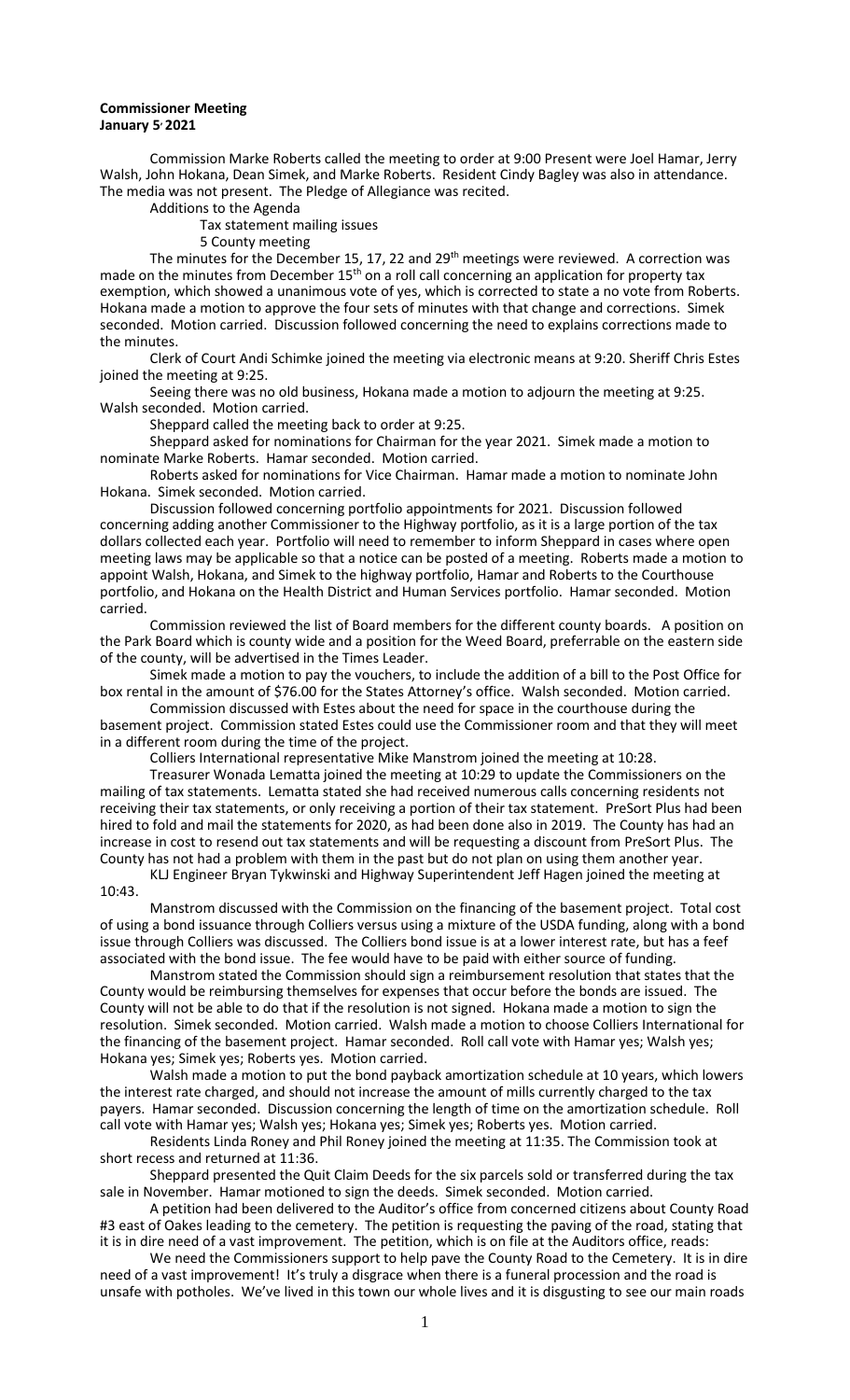become impassable and cannot believe our commissioners would let one of Oakes' main roads remain in this condition and continue to deteriorate!

Linda Roney read a letter she had written to the Commission concerning the status of the road and the reasons they feel it should be fixed. Phil Roney stated that the road is not getting better. Hamar presented a video he had taken of driving down the road so that all Commissioners could see the state of the road. Commission stated that they realize the state of the road but the funds are limited and they have a lot of other roads that need to be fixed. Discussion followed concerning the money the County has put into the road in the past in the amount of approximately \$90,000 in pothole repairs and resealing, and also spent \$240,000 on the road further east this spring and summer when the road was under water. The cost would be a minimum of approximately \$400,000 for that 1.30 miles of road. Tykwinski stated that he could try to apply for funds from the state of North Dakota to assist in fixing the road. Funding has been turned down in the past, but stated they could submit another application. Roberts stated he appreciated the work they had put into the petition, and they know that the road needs to be fixed, but have no funds at this time to repave the road. Linda Roney stated that they are asking the Commission to do their best they can. No action was taken at this time.

Hagen discussed with the Commission on updating the Bobcat that the highway department uses. The program had been cancelled but now has been picked up by Bobcat of Gwinner. The County can trade their current Bobcat they have used for three years and pay \$6,332.72 for a new Bobcat. The new Bobcat is bigger, but no attachments will have to be purchased. The current Bobcat has 260 hours on it and new Bobcats cost approximately \$70,000. Walsh made a motion to replace the old Bobcat with the new Bobcat. Simek seconded. Motion carried.

Hamar updated the 5-County meeting that was held at the end of December. Discussions concerning Prairie Dog funding, rural septic systems rules, and the inability of Water Boards to charge applicants the full cost required on tile applications were on the agenda at the meeting.

Hamar made a motion have Roberts sign the eligibility application to add Jerry Walsh on the list of people able to purchase items for the county at North Dakota State Surplus Property. Simek seconded. Motion carried.

Hokana made a motion to adjourn at 1:00.

## **Commissioner Meeting January 19, 2021**

Commissioner Marke Roberts called the meeting to order at 9:02. Present were Jerry Walsh, Joel Hamar, Dean Simek, John Hokana, and Chairman Marke Roberts. Resident Cindy Bagley was also in attendance. The media was not present. The Pledge of Allegiance was recited.

Additions to the agenda

Governor mask mandate

Drain County #3 east of Oakes drain

Hokana made a motion to approve the minutes with corrections. Simek seconded. Motion carried.

Hamar made a motion to approve the vouchers, to include a purchase of a CD at Choice Financial for the Dickey County Water Board. Simek seconded. Motion carried.

Simek made a motion to approve the financials for December 2020. Hokana seconded. Motion carried.

Sheppard presented information to the Commission concerning Covid 19 legislation that expired on December 31, 2020. At this time, it is up to Dickey County if employees will be given paid time off for Covid 19 quarantine issues. In 2020, the federal legislation required the county to offer Covid 19 time lost, using their guidelines. Walsh made a motion to require employees to use their own sick time or vacation time, if they are required to be in quarantine. Due to the lack of a second, the motion failed. A decision was made to wait to see what occurs at the federal level after the inauguration of the new President Joe Biden.

Discussion followed concerning the cancellation of the mask mandate, by Governor Burgum effective yesterday. Health District Administrator Roxanne Holm joined the meeting via electronic means to update the Commission. Holm stated that their office will continue to require mask wearing when they come in for an appointment. The mask mandate sign has been taken down at the courthouse.

County Agent Breana Kiser, Family and Community Wellness/4-H Extension Agent Danielle Dinger, and Sheriff Chris Estes joined the meeting at 9:40.

Kiser and Dinger updated the Commission on the activities of the 4-H groups, the community activities, and the extension office.

States Attorney Kim Radermacher joined the meeting at 10:00.

Hamar made a motion to open the bid hearing for the outbuilding at Moore's Lake. Simek seconded. Motion carried.

Sheppard has received one bid from Christopher Bauer of Ellendale in the amount of \$130. As there were no other bids, Walsh made a motion to accept the bid in the amount of \$130.00. Hokana seconded. Motion carried.

Hamar made a motion to close the bid hearing. Walsh seconded. Motion carried.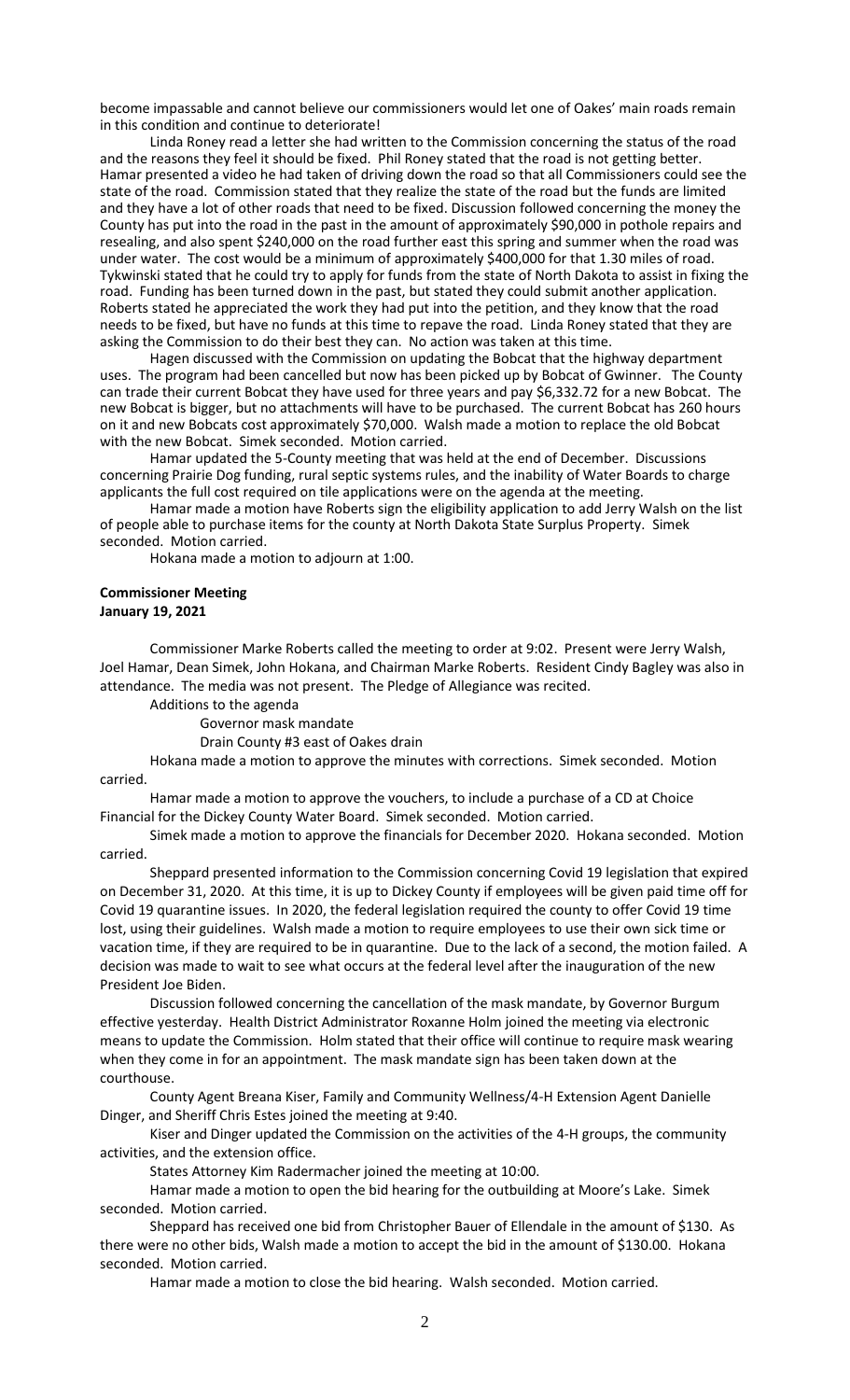Hokana made a motion to sign the yearly maintenance contract with Software Innovations and the rental service agreement with Aramark. Hamar seconded. Motion carried.

Discussion followed concerning the pasture land not sold during the county land sale in November. Hokana will research the land and the topic can be discussed at the next meeting. Sheppard presented to the Commission the easement from US Fish and Wildlife on the property.

The use of county land for haying purposes was also discussed. A list of county property was given to Hamar by Tax Director Don Flaherty. Discussion followed concerning putting the use of the land to be bid and contracted with Dickey County. Hamar will research and it can be discussed at the next Commissioner meeting.

Treasurer Wonada Lematta joined the meeting at 10:30 and presented her Treasurer's report for the fourth quarter of 2020. Hokana made a motion to approve the report. Simek seconded. Motion carried.

Highway Superintendent Jeff Hagen and KLJ engineer Bryan Tykwinski joined the meeting at 10:48.

The meeting recessed at 11:10 and returned at 11:15.

Sheppard presented the budget amendments for 2020. Hamar made a motion to accept the following budget amendments. Simek seconded. Motion carried.

| __________________________ |                        |                                          |                                                          |                                                   |                                           |  |  |  |
|----------------------------|------------------------|------------------------------------------|----------------------------------------------------------|---------------------------------------------------|-------------------------------------------|--|--|--|
| <b>FUND#</b>               | <b>FUND NAME</b>       | <b>EXPENSE AMT</b><br><b>OVER BUDGET</b> | <b>REASON</b>                                            | <b>BUDGET</b><br><b>AMENDED TO</b><br><b>READ</b> | <b>REVENUE AMT.</b><br><b>OVER BUDGET</b> |  |  |  |
| 2200                       | <b>Social Services</b> | \$                                       | 879.36 Final transfer to Zone lead county                | \$<br>879.36                                      | \$                                        |  |  |  |
| 2300                       | <b>Health District</b> | \$                                       | 152,378.06 Covid expenses                                | 622,467.06<br>\$                                  | \$<br>239,849.13                          |  |  |  |
| 2902                       | 24/7                   | \$                                       | 8,447.62 Increase in judge orders                        | \$<br>15,447.62                                   | \$<br>7,071.00                            |  |  |  |
| 2910                       | <b>Emergency Fund</b>  | \$                                       | Emergency drain east of Oakes<br>150, 311.27 not planned | \$<br>244,311.27                                  | \$<br>4,900.20                            |  |  |  |
| 2998                       | <b>FEMA</b>            |                                          | 505,527.57 Unknown costs of FEMA                         | \$<br>505,527.57                                  | \$<br>506,573.87                          |  |  |  |
|                            | <b>TOTALS</b>          | 817,543.88<br>\$.                        |                                                          | \$<br>1,388,632.88                                | 758,394.20<br>\$                          |  |  |  |

**2020 BUDGET AMENDMENTS**

٦

Sheppard updated the Commission on the Human Services office in Oakes, that is now handled by Oakes Enhancement. Hokana stated that he felt the office should be made available for the staff there and the cost would be considered part of the indirect costs. OEI is requesting an increase in the rent from \$50.00 per month to \$100 per month. Hokana made a motion to approve the increase in rent. Walsh seconded. Motion carried.

Tykwinski updated the Commission on the County Road #1 grade raise project for 2021. The spring bid opening should be accomplished, based on where the paperwork is in the process at this time.

DES/911 Coordinator Charlie Russell joined the meeting at 11:37.

Discussion followed concerning the drain on Dickey County Road 3, east of Oakes. Commission had received several calls concerning the ditches on the drain.

Sheppard presented the Notice of Awards for the basement project to the three contractors that need to be signed to continue working on the basement project, based on USDA requirements. Walsh made a motion to sign the notice of award to the 3 contractors, JDH Construction in the amount of \$552.000, Mission Mechanical in the amount of \$308,521, and Chad's Electric in the amount of \$104,245. Hamar seconded. Motion carried.

Discussion followed concerning a question on liability for the resident inspector that is required by the USDA for the basement project. The resident inspector, Justin Meidinger, and USDA representative Ranetta Starr will be at the walk through this afternoon and clarification on this position will be verified with Meidinger and Starr.

Hokana made a motion to adjourn at 11:55.

There was a walk-through of the basement project at 2:00. Those in attendance were Commissioners Dean Simek, Joel Hamar, and Jerry Walsh, Sheriff Chris Estes, Administrative Assistant Colleen Rithmiller, Auditor Wanda Sheppard, Environmental Services Scott Peterson, Michael J Burns architect Kerry Peuser, Chad's Electric representative Chad Durheim, USDA representatives Ranetta Starr and Isaac Yturralde, and resident Cindy Bagley. Dickey County Leader editor Ken Smith was also in attendance. No action was taken during the walk-through.

## **Commissioner Meeting January 28, 2021**

A conference call via electronic means was initiated by Michael J Burns architect Kerry Peuser for the Preconstruction Conference on the Courthouse basement project at 11:00. In attendance were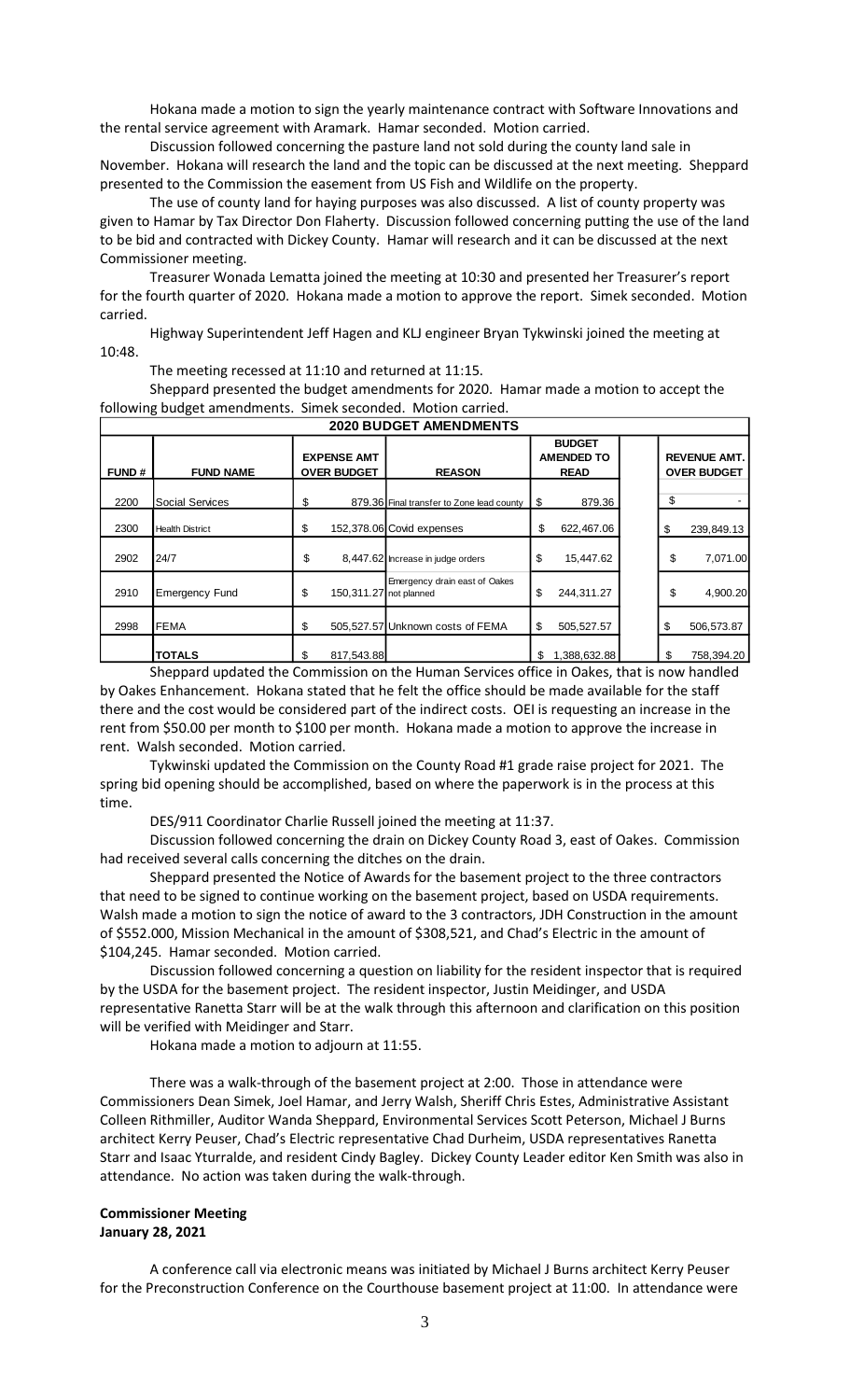Commissioners Jerry Walsh and Joel Hamar, Auditor Wanda Sheppard, Environmental Services staff Scott Peterson and Dan Blondo, Chad's Electric representative Chad Durheim, Dickey County Leader editor Ken Smith, and resident Cindy Bagley. Also in attendance via electronic means were Commissioner Marke Roberts, Michael J Burns architect Kerry Peuser, Dickey County States Attorney Kim Radermacher, USDA representatives Ranetta Starr and Isaac Yturralde, JDH Construction representatives Jack Hollinsworth and Renee Jarvis, Mission Mechanical representative Bob Smith, and resident inspector Justin Meidinger.

A review of the project was completed. Requirement of the contractors were discussed and requirements of Sheppard for Dickey County. No action was taken during the meeting.

The meeting adjourned at 12:15 pm.

Salaries 148,297.77 58087-58169

| Dickey County                     | Indirect Assessment YTM Drain Project | 1,789.91     | 107592  |
|-----------------------------------|---------------------------------------|--------------|---------|
| <b>Emmons County Auditor</b>      | Our Portion of Insurance for SS       | 1,245.87     | 107593  |
| <b>NACO</b>                       | 2021 NACO Membership                  | 450.00       | 107594  |
| ND Association of Counties        | 2021 County Dues                      | 7,772.00     | 107595  |
| <b>ND County Commissioners</b>    | NDCCA Dues 2021                       | 1,650.00     | 107596  |
| Assoc.                            |                                       |              |         |
| Overpayment of Refund             | Refund on Overpayment of Taxes        | 2,124.57     | 107597  |
| Overpayment of Refund             | Refund on Overpayment of Taxes        | 9.02         | 107598  |
| Postmaster                        | <b>Box Rental for States Attorney</b> | voided       | 107599  |
| Quadient Leasing USA, INC.        | Lease Payment on Postage Machine      | 431.76       | 107600  |
| <b>Secure Software Solutions</b>  | Pat License Renewal for 2021          | 2,500.00     | 107601  |
| John Deere Financial              | JD Grdr payments                      | 61,939.97    | 107602  |
| South Central Dakota              | 2021 DC Support for Regional Council  | 10,693.00    | 107603  |
| <b>Regional Council</b>           |                                       |              |         |
| <b>Dickey Rural Networks</b>      | Dickey 911 Trunks                     | 231.00       | 107604  |
| ND Association of Counties        | <b>Workers Comp</b>                   | 27,423.18    | 107605  |
| <b>Human Services</b>             | <b>Monthly Expenses</b>               | 990.02       | 107606- |
|                                   |                                       |              | 107610  |
| Cities, Townships, Schools        | Cities, Townships, School             | 1,347,901.45 | 107611- |
|                                   | <b>BCBS</b>                           |              | 107659  |
| ND Public Employees<br>Retirement |                                       | 47,210.88    | 107660  |
| ND Public Employees               | Life Ins                              | 554.63       | 107661  |
| Retirement                        |                                       |              |         |
| ND Public Employees               | <b>BCBS-HD</b>                        | 7,141.40     | 107662  |
| Retirement                        |                                       |              |         |
| ND Public Employees               | Life Ins- hd                          | 244.58       | 107663  |
| Retirement                        |                                       |              |         |
| ND Public Employees               | DEF COMP                              | 900.00       | 107664  |
| Retirement                        |                                       | 392.50       |         |
| ND Public Employees<br>Retirement | Def comp hd                           |              | 107665  |
| <b>Discovery Benefits</b>         | <b>FLEX</b>                           | 803.33       | 107666  |
| Community Volunteer EMS of        | <b>Ambulance Collections</b>          | 1546.07      | 107667  |
| LaMoure                           |                                       |              |         |
| Kulm Ambulance Corps INC.         | <b>Ambulance Collections</b>          | 5,797.73     | 107668  |
| c/o Jennifer McDermid             |                                       |              |         |
| <b>Edgeley Ambulance Service</b>  | <b>Ambulance Collections</b>          | 3,092.13     | 107669  |
| <b>Oakes Volunteer Ambulance</b>  | <b>Ambulance Collections</b>          | 13,528.06    | 107670  |
| Service                           |                                       |              |         |
| <b>Ellendale City</b>             | Airport, Ambulance                    | 19,742.65    | 107671  |
| Oakes City                        | Airport                               | 5,055.05     | 107672  |
| <b>Garrison Diversion</b>         | Collections                           | 11,056.96    | 107673  |
| James River Soil Conservation     | Collections                           | 17,480.08    | 107674  |
| 975                               |                                       |              |         |
| <b>Ellendale Fire</b>             | Collections                           | 18,502.56    | 107675  |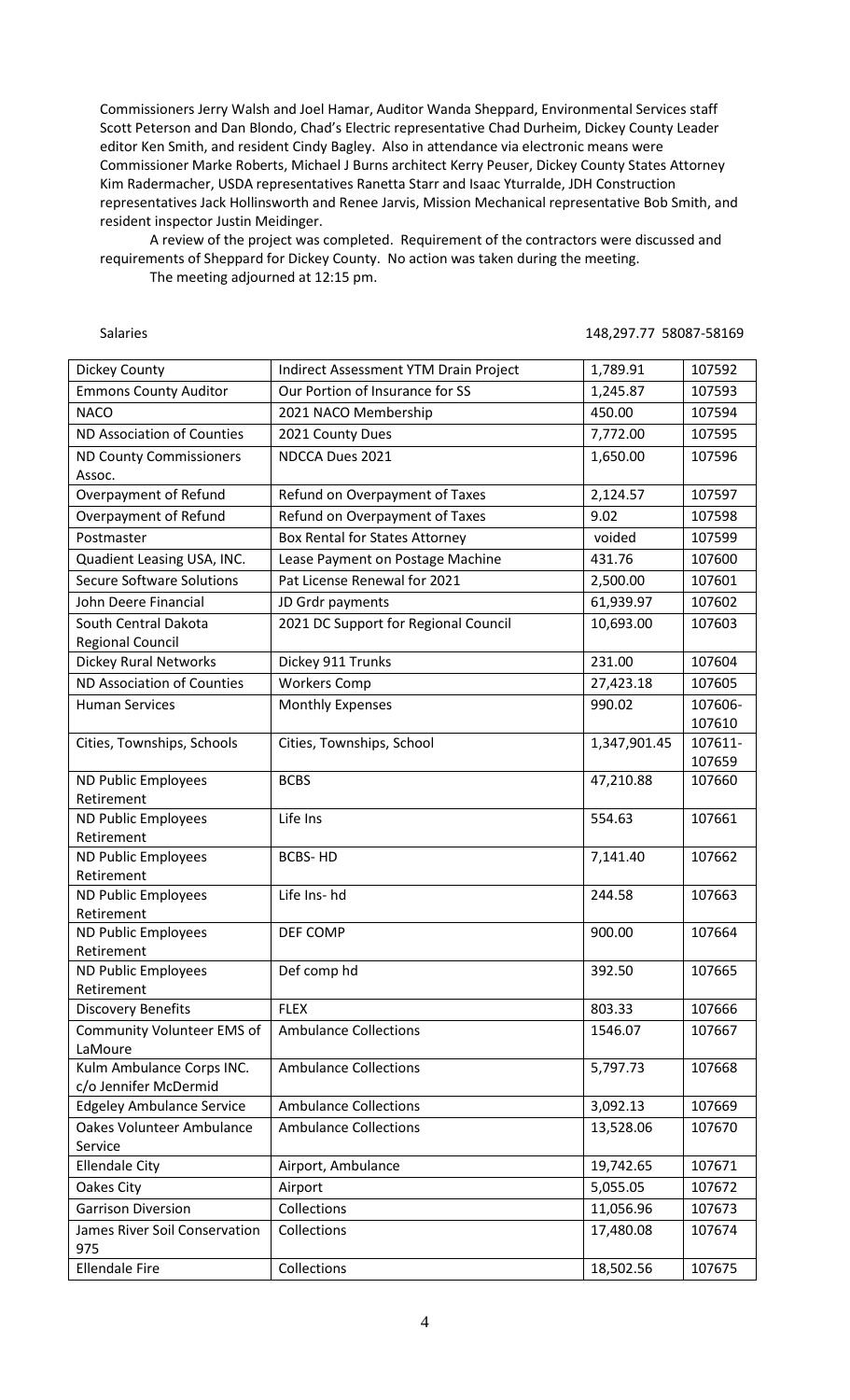| <b>Oakes Fire</b>                        | Collections                                  | 18,398.63 | 107676            |
|------------------------------------------|----------------------------------------------|-----------|-------------------|
| Dickey Sargent Joint Water               | Special Assessments, Bond Special            | 50,785.77 | 107677            |
| <b>Resource District</b>                 | Assessments. Bond Special Assessments        |           |                   |
| <b>Dickey County Senior Citizens</b>     | <b>Tax Collections</b>                       | 11,043.48 | 107678            |
| <b>Dickey County Historical</b>          | <b>Tax Collections</b>                       | 2,760.07  | 107679            |
| <b>State Treasurer</b>                   | State Medical, Clerk of Court Fees, Siren    | 12,754.31 | 107680            |
| <b>Dickey County Treasurer</b>           | Clerk of Court Fees                          | 500.00    | 107681            |
| <b>Discovery Benefits</b>                | Cancer                                       | 50.00     | 107682            |
| <b>A&amp;B Business INC</b>              | <b>Balance of Service contract cancelled</b> | 61.38     | 107683            |
| Aramark                                  | Rug service for courthouse                   | 212.41    | 107684            |
| Aramark                                  | Rug Service for Social Services              | 164.49    | 107685            |
| <b>CHI Oakes Hospital</b>                | Drug Screen                                  | 50.00     | 107686            |
| <b>Dakota Electronics</b>                | Antenna, Cable, Conn, Barrel, Mag Mat        | 175.20    | 107687            |
| Dakota Plains Credit Union               | <b>Bas for Cars</b>                          | 178.18    | 107688            |
| Dakota Plains Credit Union               | Safety Shirts                                | 1,944.35  | 107689            |
| Dept Of Corrections and                  | <b>Probation Fees of Transfer</b>            | 150.00    | 107690            |
| Rehab                                    |                                              |           |                   |
| Dickey County Leader                     | <b>Legal Minutes</b>                         | 2,041.16  | 107691            |
| Hexagon Safety &                         | Service Contract for Mobile in Sheriff Cars  | 1,415.04  | 107692            |
| Infrastructure                           |                                              |           |                   |
| <b>Information Technology Dept</b>       | holly h- exchange email, azure plan, vpn and | 900.70    | 107693            |
|                                          | mfa, county vpn and active directory         |           |                   |
| Napa Farnams Genuine Parts<br><b>INC</b> | Front Plug Heater                            | 30.99     | 107694            |
| <b>ND Clerks Association</b>             | <b>ND Clerk Association Dues</b>             | 100.00    | 107695            |
| <b>ND County Auditors</b>                | 2021 Annual Dues for NDACO                   | 100.00    | 107696            |
| Association                              |                                              |           |                   |
| ND Sheriff's & Deputies                  | 2021 Annual Dues- NDSDA                      | 400.00    | 107697            |
| Association                              |                                              |           |                   |
| ND State Radio                           | Lets Fee                                     | 120.00    | 107698            |
| <b>Olson Denise</b>                      | <b>Mileage Assessments</b>                   | 113.85    | 107699            |
| Overpayment of Refund                    | <b>Overpayment of Taxes</b>                  | 4,057.16  | 107700-           |
| Overpayment of Refund                    | <b>Overpayment of Taxes</b>                  | 4,498.00  | 107701<br>107702- |
|                                          |                                              |           | 107712            |
| Software Innovations                     | 2021 Software Support and License Renewal    | 9,500.00  | 107713            |
| <b>Starion Insurance Agency</b>          | <b>Renewal Policy NDIRF</b>                  | 55,951.00 | 107714            |
| <b>Stutsman County Auditor</b>           | <b>Court Appointed Attorney</b>              | 199.50    | 107715            |
| <b>Stutsman County Auditor</b>           | <b>Court Appointed Attorney</b>              | 152.00    | 107716            |
| <b>US Records Midwest LLC</b>            | Dickey County Leaders 2021                   | 160.39    | 107717            |
| Agtegra Cooperative                      | Fuel for Hwy                                 | 135.93    | 107718            |
| Aramark                                  | Rug Services- HWY DEPT.                      | 237.38    | 107719            |
| Chads Electric INC.                      | Worked on Outside lights at Main Shop        | 1,567.01  | 107720            |
| Department of                            | 4 Mi W of ND 1 at Oakes                      | 8.31      | 107721            |
| Transportation                           |                                              |           |                   |
| Economy Oil Co.                          | Red Fuel Hwy Department                      | 985.37    | 107722            |
| <b>Fastenal Company</b>                  | shop supplies                                | 13.72     | 107723            |
| <b>Fullerton City Auditor</b>            | <b>Utilities</b>                             | 20.00     | 107724            |
| Montana Dakota Utilities                 | <b>Fullerton Shop Utilities</b>              | 320.15    | 107725            |
| National Association of                  | Memberships Renewal                          | 275.00    | 107726            |
| <b>County Engineers</b>                  |                                              |           |                   |
| ND Association of Counties               | Drug Test- J Filbert                         | 7.00      | 107727            |
| Oakes Truck & Trailer                    | Work Done on 2008 Kenworth w900              | 3,174.72  | 107728            |
| <b>Ottertail Power Company</b>           | <b>Oakes Garage Utilities</b>                | 62.57     | 107729            |
| <b>Waste Management</b>                  | Waste Pickup                                 | 58.36     | 107730            |
| Pharchem                                 | Sweat Pad Analysis Dec 2020                  | 256.95    | 107731            |
| <b>Legend Technical Services INC</b>     | Abatement Specifications, CAD Drawings, Bid  | 2,850.00  | 107732            |
| <b>RMK Operations LLC</b>                | Rental for Sheriff's Office                  | 500.00    | 107733            |